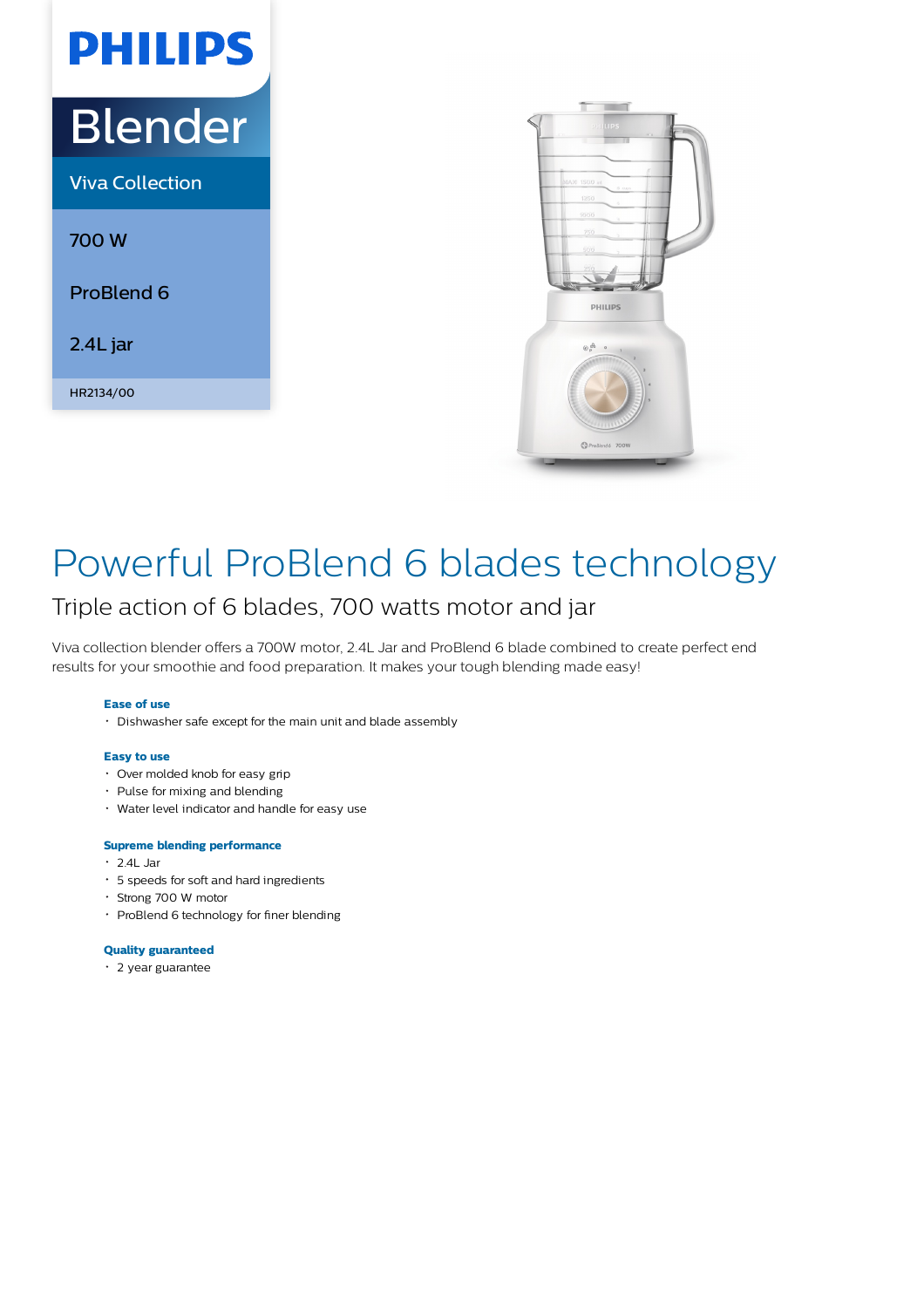## **Highlights**

#### **2 year guarantee**



With 2 years world-wide warrantee.

#### **2.4L Jar**

2.4L Jar for everyday nutrients intake

#### **5 Speeds**

Blend at 5 different speeds and to different digrees with a choice of setting.

#### **700 W motor**



Strong 700W motor for blending and mixing easily

#### **Dishwasher safe**



All parts are dishwasher safe, except for the main unit and blade assembly.

#### **ProBlend 6 technology**



ProBlend 6 technology for effective blending and mixing

#### **Pulse for mixing and blending**



You can use "Pulse" mode to control blending degree and time conveniently.

#### **Water level indicator**



Water level indicator and handle for easy use and pouring.

#### **Over molded knob**



Over molded knob for easy grip and better speed control.